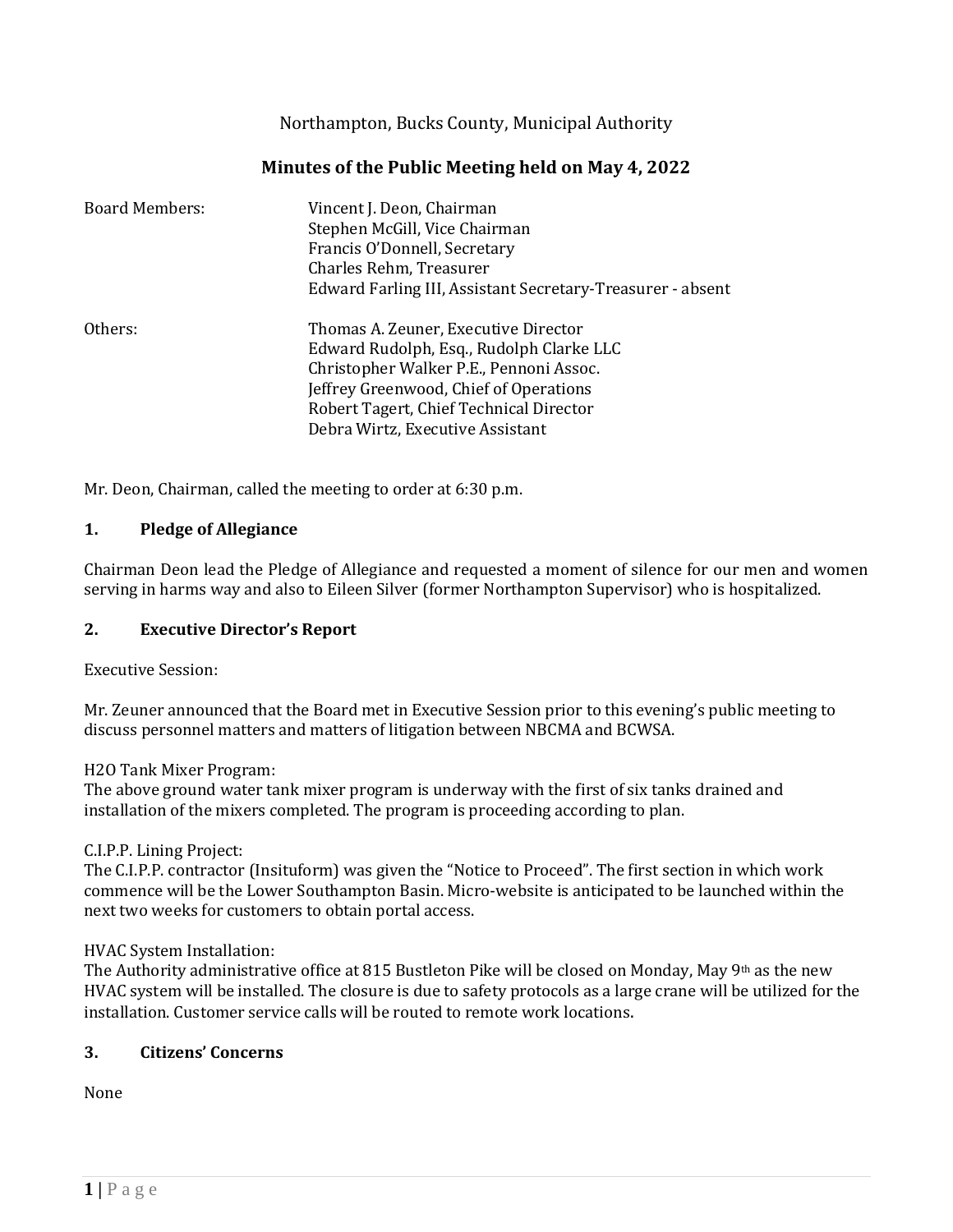# **4. Approval of the Minutes of April 6, 2022**

A motion (O'Donnell-McGill) to approve the Minutes of April 6, 2022, with 4 ayes.

## **5. Check Requisitions / Accounts Payable**

A motion (Rehm-McGill) adopting the following resolutions passed 4 with ayes.

**Requisition No. 2252** dated 04/20/2022 in the amount of \$383,436.99.

The major items paid under **Requisition No. 2252** are as follows: Analytical Laboratories - \$14,450.00; BCWSA - Water - \$150,423.61; CSL Services Inc. - \$6,550.00; Cues - \$1,144.65; Formax - \$1,470.00; G & G Electric Construction - \$5,332.27; Independence Blue Cross - \$12,303.81; Karl Hops Inc. - \$1,943.46; Keystone Engineering - \$1,939.98; LB Water Service - \$3,457.50; M.J. Reider Assoc. - \$1,024.60; Office Basics - \$4,388.32; Pennoni Assoc. Inc. - \$53,455.38; PMAA UC Fund - \$5,353.13; Pollard Water - \$1,709.50; Rudolph Clarke LLC - \$4,020.00; Teamster Health & Welfare Fund - \$17,677.55; Toll Bros. - \$7,500.000; and \$85,000.00 for payroll.

**Requisition No. 2253** dated 05/04/2022 in the amount of \$774,424.81.

The major items paid under **Requisition No. 2253** are as follows: BCWSA - Sewer - \$461,263.95; Coyne Chemical - \$1,782.50; Cues - \$3,514.94; First National Bank of Newtown - \$59,129.38; Guardian - \$4,161.04; Independence Blue Cross - \$12,303.81; JH Shanahan - \$2,244.00; Karl Hops Inc. - \$2,320.63; M.J. Reider Assoc. - \$2,079.50; Pennoni Assoc. Inc. - \$61,483.02; Rudolph Clarke LLC - \$11,062.50; Toll Bros. - \$28,812.85; Upper Southampton MUA - \$37,670.28; Witmer Public Safety Group - \$1,314.00; and \$85,000.00 for payroll.

### **6. Timmons & Co. Presentation – NBCMA – Image/Website**

Bob Kent provided a PowerPoint presentation on the proposes new website and micro site.

### **7:13 p.m. recess – 5 minutes**

### **7. Lighting Upgrade – Administration Building/ COSTARS™ Contract**

A motion (McGill-O'Donnell) made to approve the proposal submitted by G & G Electrical Construction LLC of Tullytown Pennsylvania in accordance with their proposal dated April 10, 2022 for a total cost of \$24,765.00 under Pennsylvania COSTARS™ Cooperative Purchasing Agreement Contract #008-719 passed with 4 ayes.

### **8. Stoneyford Ridge Development Reduction – Letter of Credit**

A motion (O'Donnell-Rehm) made to authorize the following reductions in the Letter of Credit No. 540003157 (Sewer & Water) with VIST Bank for Stoneyford Ridge Development in the amounts of \$38,641.40 Sewer, and \$30,767.00 Water, in accordance with the Pennoni Assoc. Inc. review letter of April 28, 2022 passed with 4 ayes.

### **9. DGS Homes LLC - 48 East Holland Road Escrow Release**